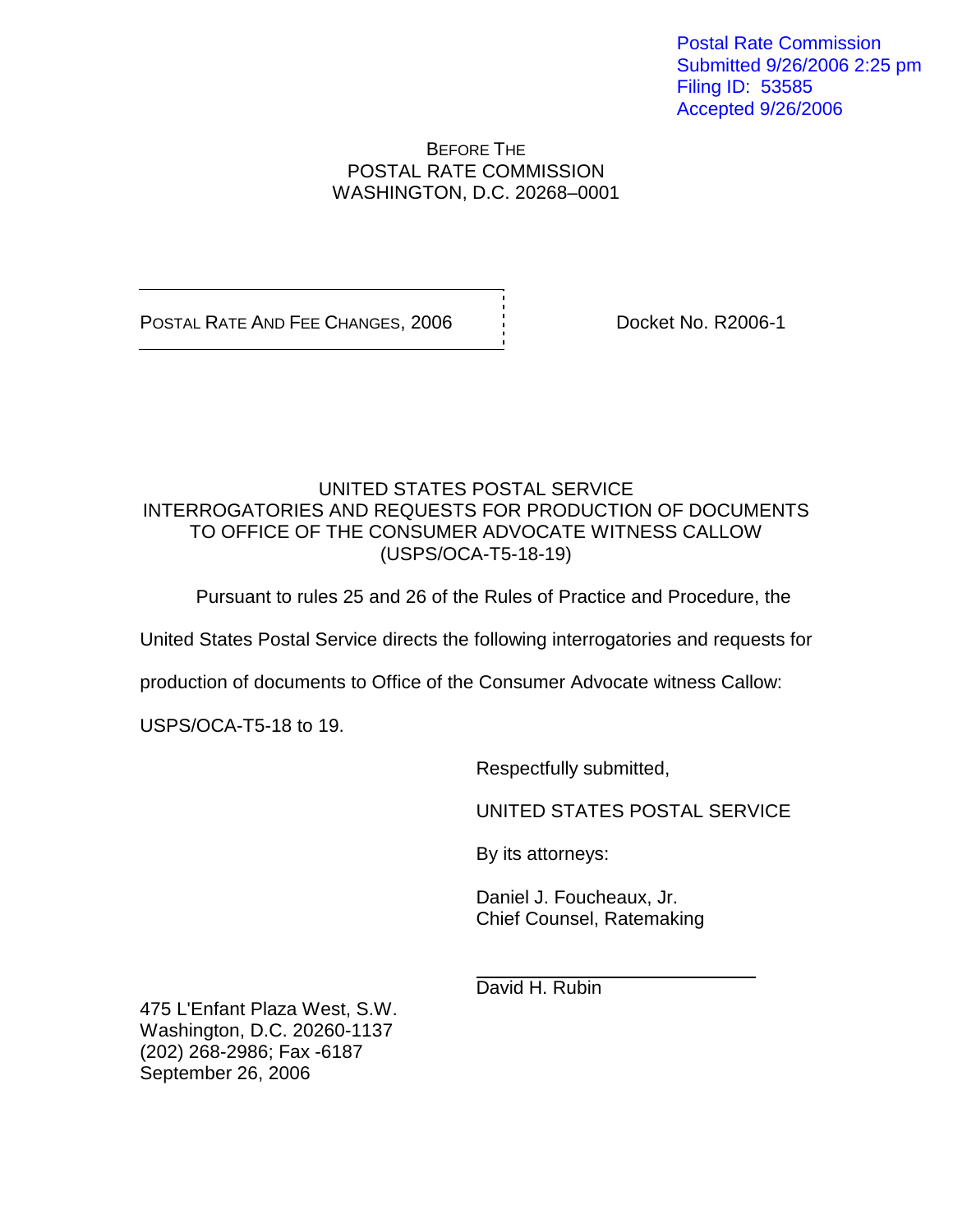## **USPS/OCA-T5-18.**

During oral cross examination of witness Mitchum, counsel for the OCA implied that there was widespread dissatisfaction among current Confirm subscribers with the Postal Service proposal for Confirm service. Tr. 14/4157.

(a) Has the OCA had discussions with Confirm customers dissatisfied with the Postal Service proposal?

(b) If so, were you present during the any of these discussions?

(c) If you responded affirmatively to part (a), was Attachment 1 of your testimony, or any similar presentation of your proposal, used during any of the discussions? (d) If you responded affirmatively to part (c), were values like those presented in the revised Attachment 1, worksheet "USPS Comps Platinum," in columns W and X, included at the time your proposal was shared with any Confirm subscribers? Please explain fully.

## **USPS/OCA-T5-19.**

This question addresses your calculations for Platinum subscribers on worksheet "USPS Comps Platinum" of Attachment 1 to your testimony.

(a) Please confirm that the calculation in Column W of Attachment 1's "USPS Comps Platinum" worksheet assumes that 55 percent of the scans received by a subscriber are for First-Class Mail items and 45 percent are for Other classes of mail. If you do not confirm, please explain.

(b) Please confirm that under the assumption in part (a), a mailer using 10 million scans would require 28 million units (5.5 million for First-Class Mail scans, and 22.5 million for other class scans). If you do not confirm, please explain.

(c) Please confirm that the average price for a million scans for a subscriber using 10 million scans assuming the same split for scans as in part (a) would be calculated in the following manner: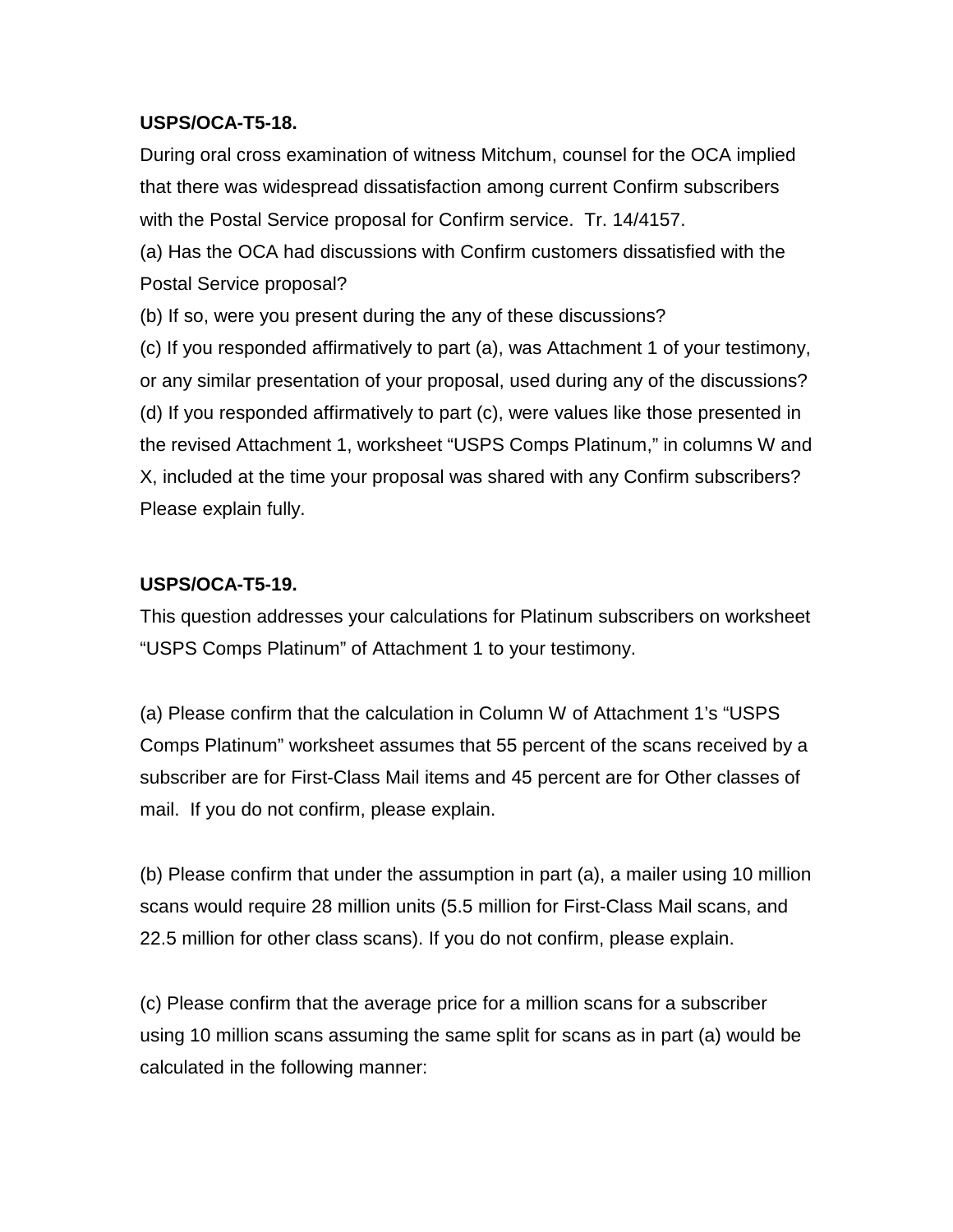Total Units = 10,000,000 \* 0.55 (share of First-Class scans) + 10,000,000 \* 0.45 (share of other class scans)  $*$  5 (units per other class scan) =  $28,000,000$ .

Total Fee (for 28,000,000 units) =  $$6,260 = $5,000$  annual fee + \$630 for 9 blocks of units at \$70 each + \$630 for 18 blocks of units at \$35 each.

The average price per million scans would be  $$626 = $6,260 / 10$ .

If you do not confirm, please explain.

(d) Please explain the basis for and significance of your "Weighted Average Cost per Million Scans (\$)" of \$1,576 in cell W188 of "USPS Comps Platinum" worksheet of Attachment 1 of your testimony.

(e) Please confirm that for the purpose of comparing the Postal Service proposal to either the existing fee schedule or your proposal, an average price per million scans of \$626 is more appropriate than \$1,576, as it better reflects the average price per million scans a platinum subscriber using 10 million scans would face. If you do not confirm, please explain fully. If you do confirm please provide a new version of Attachment 1 (using the approach in part (c)), with a list of all cells that are affected, including whether or not the average price per million scans is higher or lower than the "Weighted Average Cost per Million Scans (\$)".

(f) Please confirm that the table below accurately reflects selected values from your "Weighted Average Cost per Million Scans (\$)" in column W of the "USPS Comps Platinum" worksheet of Attachment 1 (column 2), the average price per million scans derived in the manner used in part (c) of this interrogatory (column 3), and the ratio of column 2 to column 3 (column 4). If you do not confirm, please explain fully.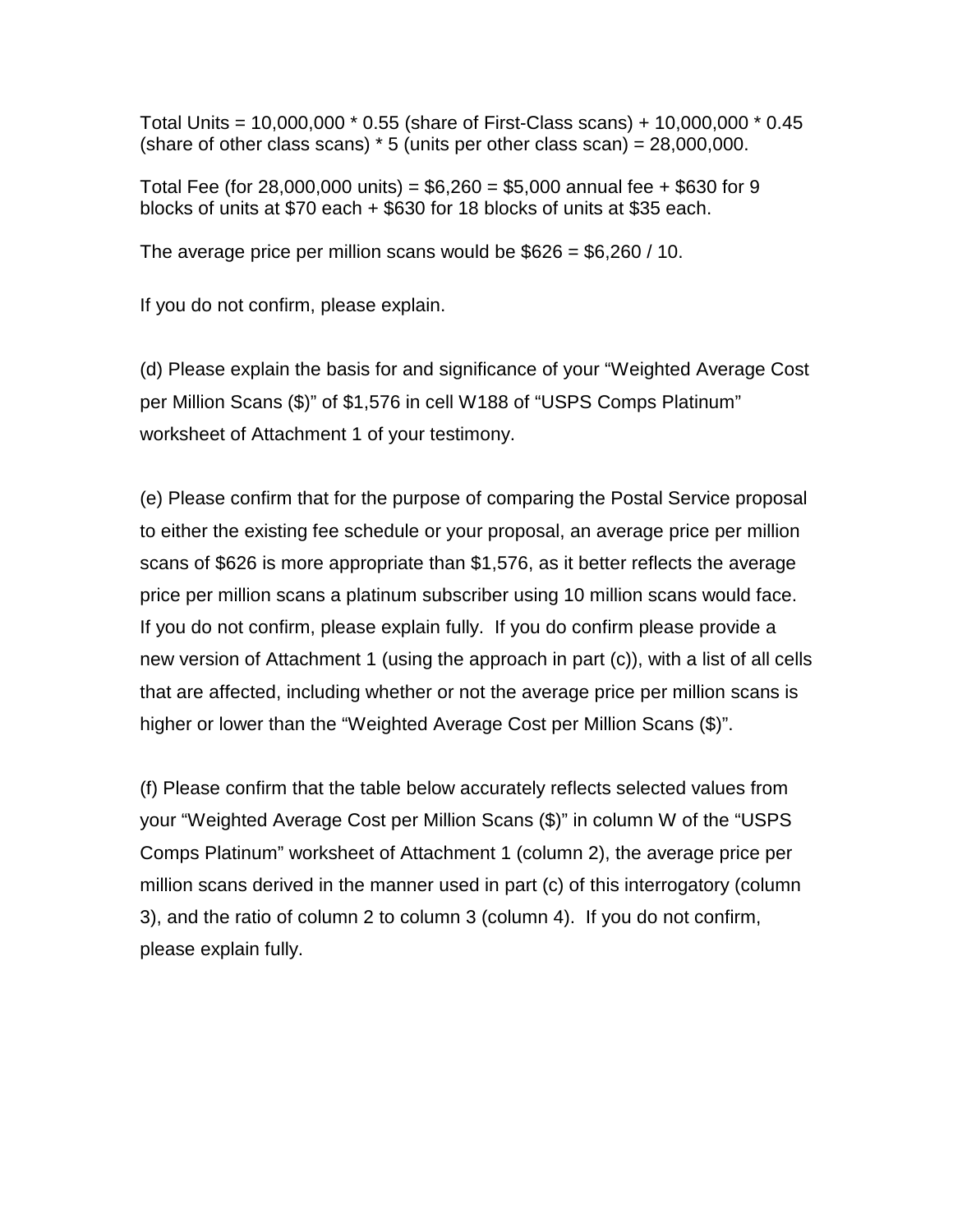|             |                      |                         | OCA-T-5 Cost as         |
|-------------|----------------------|-------------------------|-------------------------|
|             |                      |                         | a Percentage of         |
|             | Weighted Avg. Cost   | Avg. Price per          | <b>USPS Calculation</b> |
| Millions of | per Million Scans    | Million Scans (\$),     | of Average Price        |
| Scans       | $($)$ , from OCA-T-5 | <b>USPS Calculation</b> | (%)                     |
| 10          | 1,576                | 626                     | 252                     |
| 25          | 689                  | 309                     | 223                     |
| 50          | 394                  | 189                     | 208                     |
| 100         | 246                  | 119                     | 206                     |
| 250         | 128                  | 77                      | 166                     |
| 500         | 88                   | 63                      | 140                     |
| 1,000       | 69                   | 56                      | 123                     |

(g) Please confirm that a Platinum subscriber using 10 million scans reasonably might believe that your "Weighted Average Cost per Million Scans (\$)" of \$1,576 could be multiplied by 10 to determine a total cost for 10 million scans of \$15,760. If you do not confirm, please explain.

(h) Please confirm that in actuality the fee under the Postal Service proposal for a mailer using 10 million scans is \$6,260 (10 \* \$626), which is more than 60 percent less than the \$15,676 implied by your "Weighted Average Cost per Million Scans (\$)". If you do not confirm, please explain.

(i) Please confirm that the table below accurately represents the total fees for Platinum subscribers under the existing fee schedule, the OCA proposal, and the Postal Service proposal.

|                     | <b>OCA Proposed</b> | <b>Postal Service</b> |
|---------------------|---------------------|-----------------------|
| <b>Existing Fee</b> | Fee                 | Proposed Fee          |
| 10,000              | 19,500              | 6,260                 |
| 10,000              | 19,500              | 7,730                 |
| 10,000              | 19,500              | 9,480                 |
| 10,000              | 19,500              | 11,930                |
| 10,000              | 19,500              | 19,280                |
| 10,000              | 19,500              | 31,530                |
| 10,000              | 19,500              | 56,030                |
|                     |                     |                       |